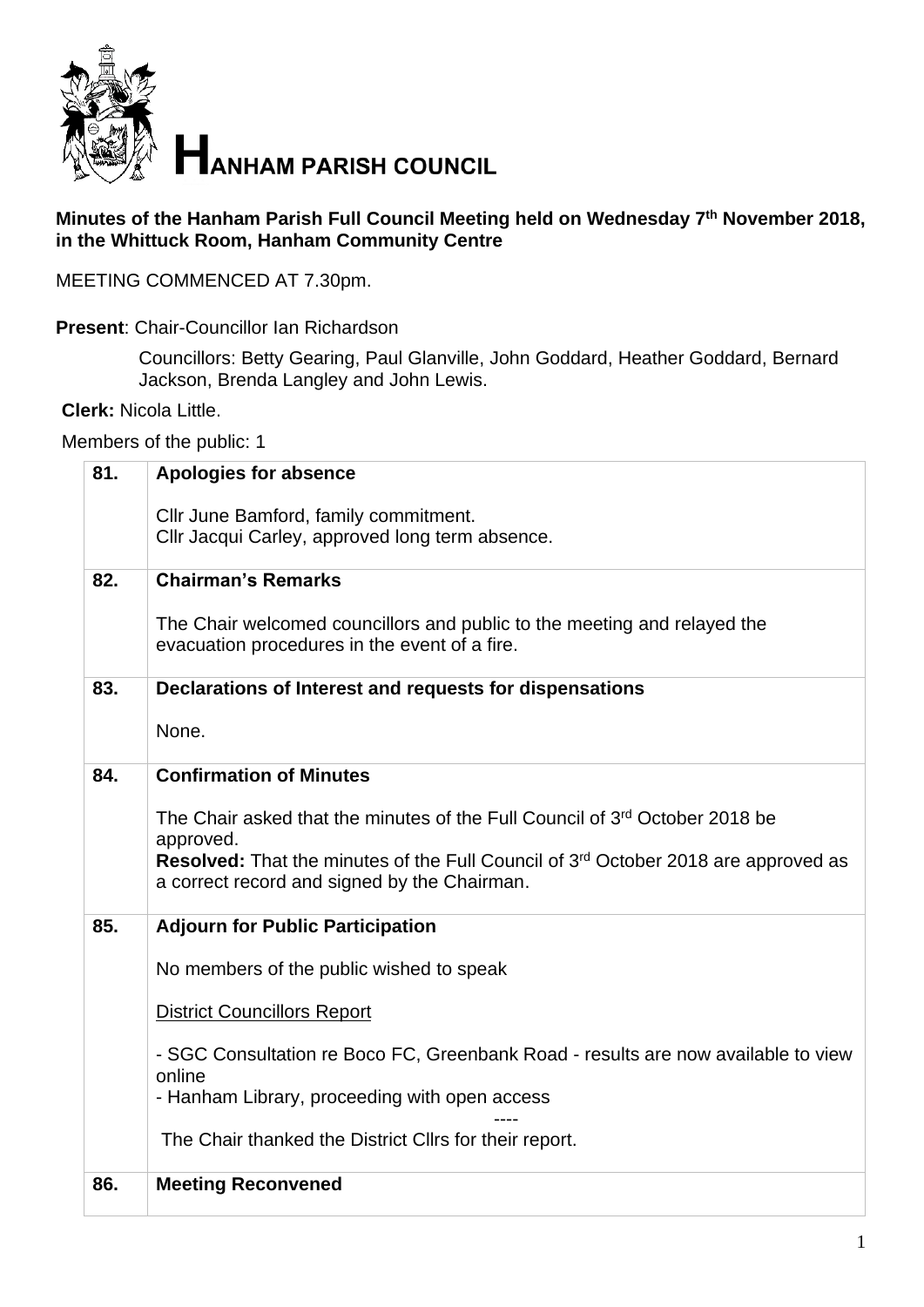| 87. | <b>Planning Matters</b><br>a) No planning applications to be considered this month.                                                                                                                                                                                                                                                                                                                                                                                                                                                                                   |
|-----|-----------------------------------------------------------------------------------------------------------------------------------------------------------------------------------------------------------------------------------------------------------------------------------------------------------------------------------------------------------------------------------------------------------------------------------------------------------------------------------------------------------------------------------------------------------------------|
|     | b) Councillors confirmed that they had all received information from the Clerk<br>about changes to the SGC planning system from 1 <sup>st</sup> November 2018.                                                                                                                                                                                                                                                                                                                                                                                                        |
| 88. | <b>Finance</b>                                                                                                                                                                                                                                                                                                                                                                                                                                                                                                                                                        |
|     | The Chair of finance provided a verbal report. The Finance Committee will meet<br>a)<br>on 20 <sup>th</sup> November to look at the precept requirements for next year's budget.                                                                                                                                                                                                                                                                                                                                                                                      |
|     | <b>Balances of accounts</b><br>As at 6 <sup>th</sup> November 2018                                                                                                                                                                                                                                                                                                                                                                                                                                                                                                    |
|     | £<br>1.70<br>H.S.B.C. Treasurers Account<br>H.S.B.C. Money Manager Account<br>72,554.54<br>H.S.B.C. Election Account (earmarked reserves)<br>21,774.49<br>H.S.B.C. High Interest bond (earmarked reserves)<br>11,800.16<br>Nat West Community Fund<br>50,043.25<br>156,174.14                                                                                                                                                                                                                                                                                         |
|     | Due to time restraints the Clerk sought verbal approval from councillors to<br>b)<br>reinvest funds in the High Interest Bond for a further 6 months. As there were<br>no objections this was actioned with a maturity date of 29 <sup>th</sup> April 2019. Duly<br>noted.                                                                                                                                                                                                                                                                                            |
|     | The council's insurance with Zurich is up for renewal on $12th$ December. The<br>$\mathsf{C}$<br>Clerk sought out an alternative like for like quote with a Came and Company<br>however this was far more expensive.<br>Zurich -<br>one year deal £400.23, three year deal £390.72<br>Came and Co - one year deal £578.57, three year deal £549.64                                                                                                                                                                                                                    |
|     | Resolved: Remain with Zurich and sign up to the three year long term agreement.                                                                                                                                                                                                                                                                                                                                                                                                                                                                                       |
|     | d) Resolved: Payments approved from the schedule provided.                                                                                                                                                                                                                                                                                                                                                                                                                                                                                                            |
| 89. | <b>Recommendations from Working Group</b>                                                                                                                                                                                                                                                                                                                                                                                                                                                                                                                             |
|     | Cllr B Langley reported to full council on behalf of the working group. Their remit<br>was to acknowledge the comment from the internal auditor in relation to surplus<br>funds and identify areas of expenditure. Four things were identified<br>1. Replace the two deteriorating planters that are on the junction of Whittucks<br>Road and the High Street. These should be replaced on a like for like basis in<br>accordance with the information provided from Alison Brown Landscape<br>Architect at SGC. The name of Hanham Parish Council should be embossed |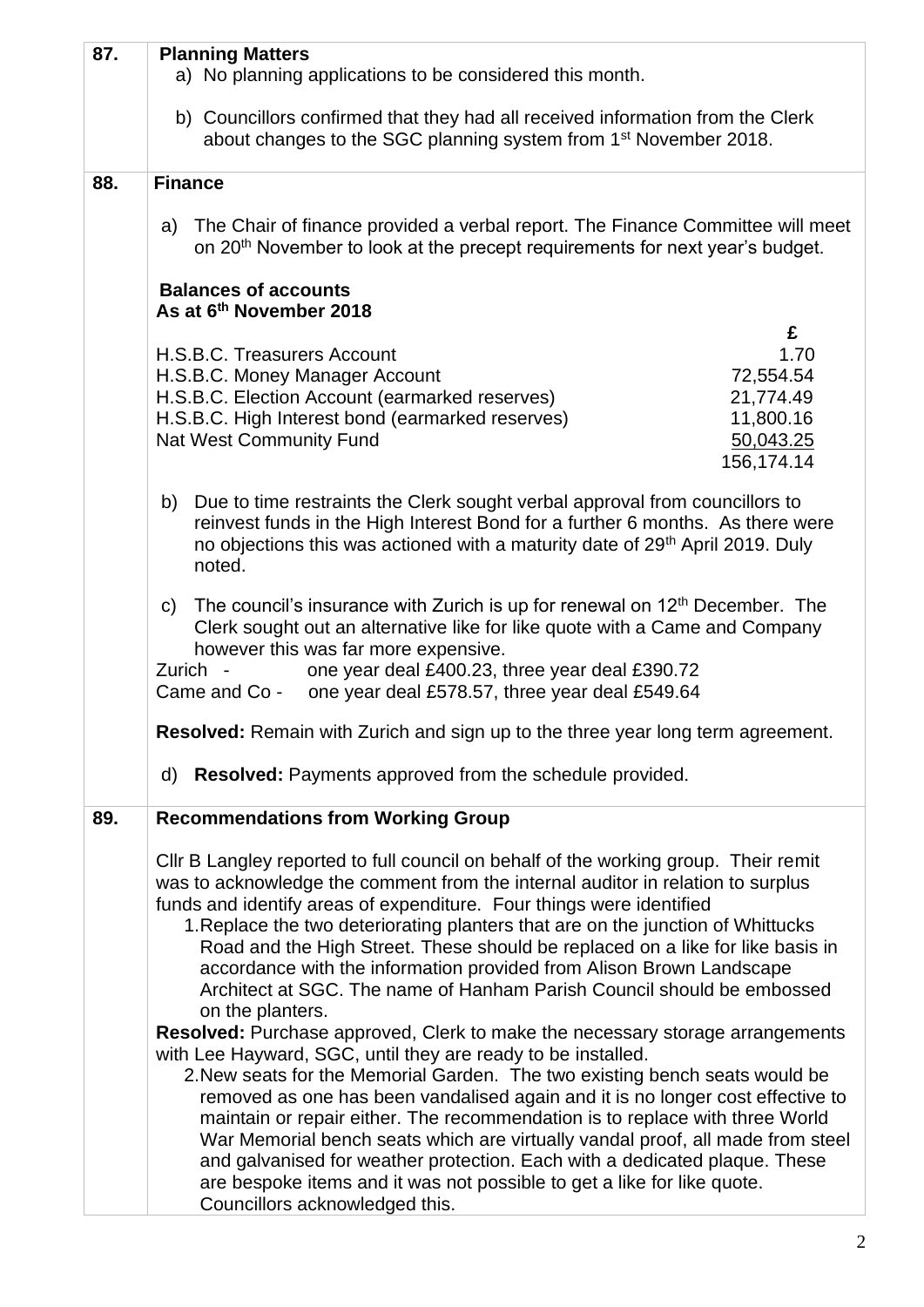|     | Resolved: Purchase approved, Clerk to arrange for disposal of the old bench seats<br>along with storage and installation of the new seats with a suitable contractor.<br>3. Engage a Litter Picker. Various ideas were discussed and further<br>investigation would be needed before this matter could be progressed.<br>4. Further investments. The parish council could look at investment of funds for<br>an identified project over a number of years. At the suggestion of the Clerk this will<br>be put on hold until the new council is formed in May 2019. |
|-----|--------------------------------------------------------------------------------------------------------------------------------------------------------------------------------------------------------------------------------------------------------------------------------------------------------------------------------------------------------------------------------------------------------------------------------------------------------------------------------------------------------------------------------------------------------------------|
| 90. | <b>Newsletter</b>                                                                                                                                                                                                                                                                                                                                                                                                                                                                                                                                                  |
|     | CIIr Glanville reported that his health was improving and with the assistance of CIIr B<br>Gearing he aimed to produce an Autumn/Winter newsletter. A draft would be ready<br>in a few weeks which he would email to councillors for approval before going to print.<br>He asked that fellow councillors forward any items of interest to him for<br>consideration.                                                                                                                                                                                                |
| 91. | <b>Matters Arising from Previous Meetings</b>                                                                                                                                                                                                                                                                                                                                                                                                                                                                                                                      |
|     | Remembrance Service. Cllr I Richardson provided councillors with an update;<br>a)<br>everything was on track for the 11 <sup>th</sup> November service with a 10.45am prompt<br>start.                                                                                                                                                                                                                                                                                                                                                                             |
|     | Replacement Bin, Dean Walk. The Clerk reported that she had communicated<br>b)<br>the                                                                                                                                                                                                                                                                                                                                                                                                                                                                              |
|     | response of this council following the October meeting to Alison Richards at<br>SGC on 4 <sup>th</sup> October this had been subsequently followed with a chasing email<br>on 29th October 2018. Neither had been acknowledged. Councillors expressed<br>their disappointment in this regard.<br>Resolved: Clerk to send a further email to Alison Richards asking for a prompt<br>response copying this into Mark King, Head of Street Care at SGC.                                                                                                               |
| 92. | Reports from Parish Council representatives from other meetings                                                                                                                                                                                                                                                                                                                                                                                                                                                                                                    |
|     | CIIr B Jackson, Hanham Traders Meeting. Xmas Fayre will be in the High Street on<br>Saturday 1 <sup>st</sup> December, road closure from 2.30pm to 6.30pm.                                                                                                                                                                                                                                                                                                                                                                                                         |
| 93. | <b>Correspondence from South Gloucestershire Council</b>                                                                                                                                                                                                                                                                                                                                                                                                                                                                                                           |
|     | None.                                                                                                                                                                                                                                                                                                                                                                                                                                                                                                                                                              |
| 94. | <b>Correspondence from other sources</b>                                                                                                                                                                                                                                                                                                                                                                                                                                                                                                                           |
|     | None.                                                                                                                                                                                                                                                                                                                                                                                                                                                                                                                                                              |
| 95. | <b>Members points of information</b>                                                                                                                                                                                                                                                                                                                                                                                                                                                                                                                               |
|     | CIIr John Lewis reported that the SGC Traffic Regulation Orders in relation to<br>Greenbank Road that had been circulated to interested parties had caused some<br>confusion showing different operating dates and duration of work. The Clerk would<br>investigate.                                                                                                                                                                                                                                                                                               |
| 96. | Date of next meeting                                                                                                                                                                                                                                                                                                                                                                                                                                                                                                                                               |
|     | Next planned meeting of the Full Council, Wednesday 5th December 2018 at<br>7.30pm in the Whittuck Room, Hanham Community Centre.                                                                                                                                                                                                                                                                                                                                                                                                                                  |